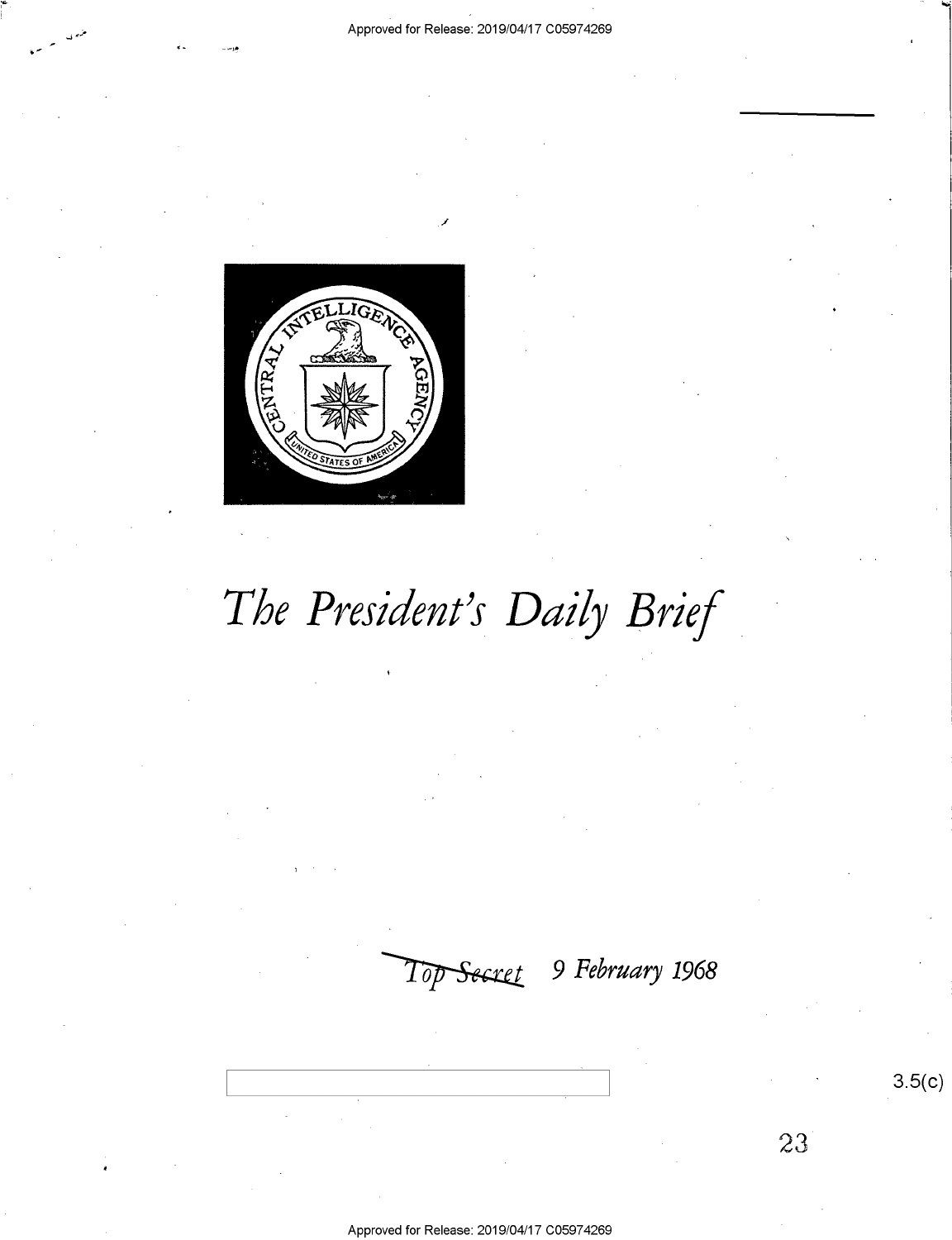



 $3.5(c)$ 

3.3(h)(2)

# DAILY BRIEF 9 FEBRUARY 1968

1. Vietnam We have no word of enemy action<br>(as of 5:30 AM in the Khe Sanh area today. Late re-(EST) ports say that some 124 enemy troops were killed in the fighting there yesterday; US casualties were 21 killed and 27 wounded.

2. North Korea 120 No new developments have been reported overnight.

TOP SEGRET

 $\mathsf{L}$ 

 $3.5(c)$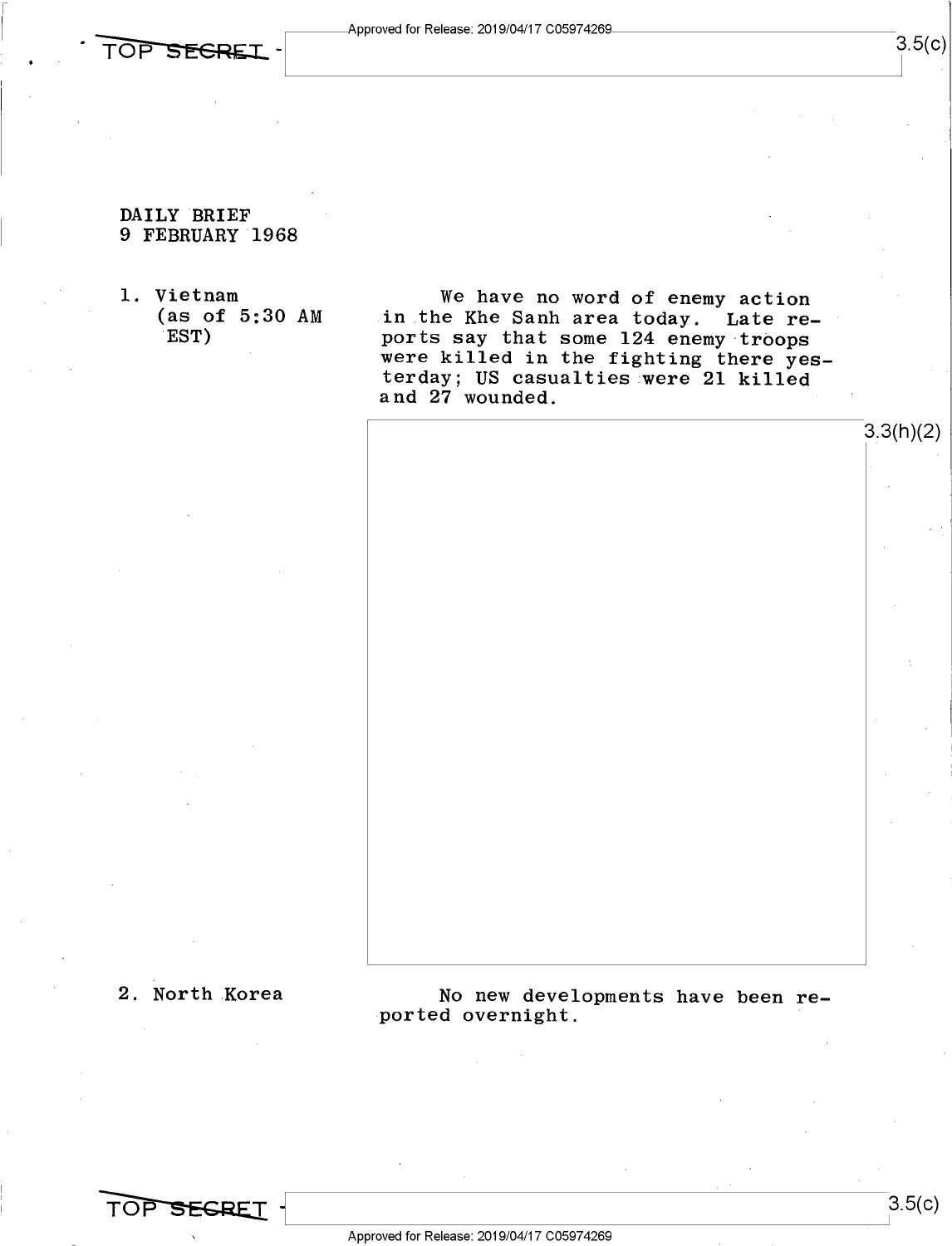## 3. Jerusalem

3.3(h)(2)

### 4. West Germany

Antiwar demonstrations by leftist students against US installations in West Germany are becoming more and more violent. An especially bold assault on the Frankfurt Consulate early this week almost broke in.

US officials on the scene believe that the local authorities have been<br>too lenient, and that this is encouraging the agitators. The next target is likely to be the Hamburg Consulate this weekend.

### 5. South America

Venezuela, Ecuador, Peru, and Bo-<br>livia are considering the establishment<br>of diplomatic and formal commercial re-<br>lations with the Soviet Union this year. Influenced by Colombia, which restored<br>relations last month, and by Chile, '<br>which did so in 1964, these countries hope the move might help them unload<br>some of their hard-to-sell commodities<br>and thus ease growing economic troubles.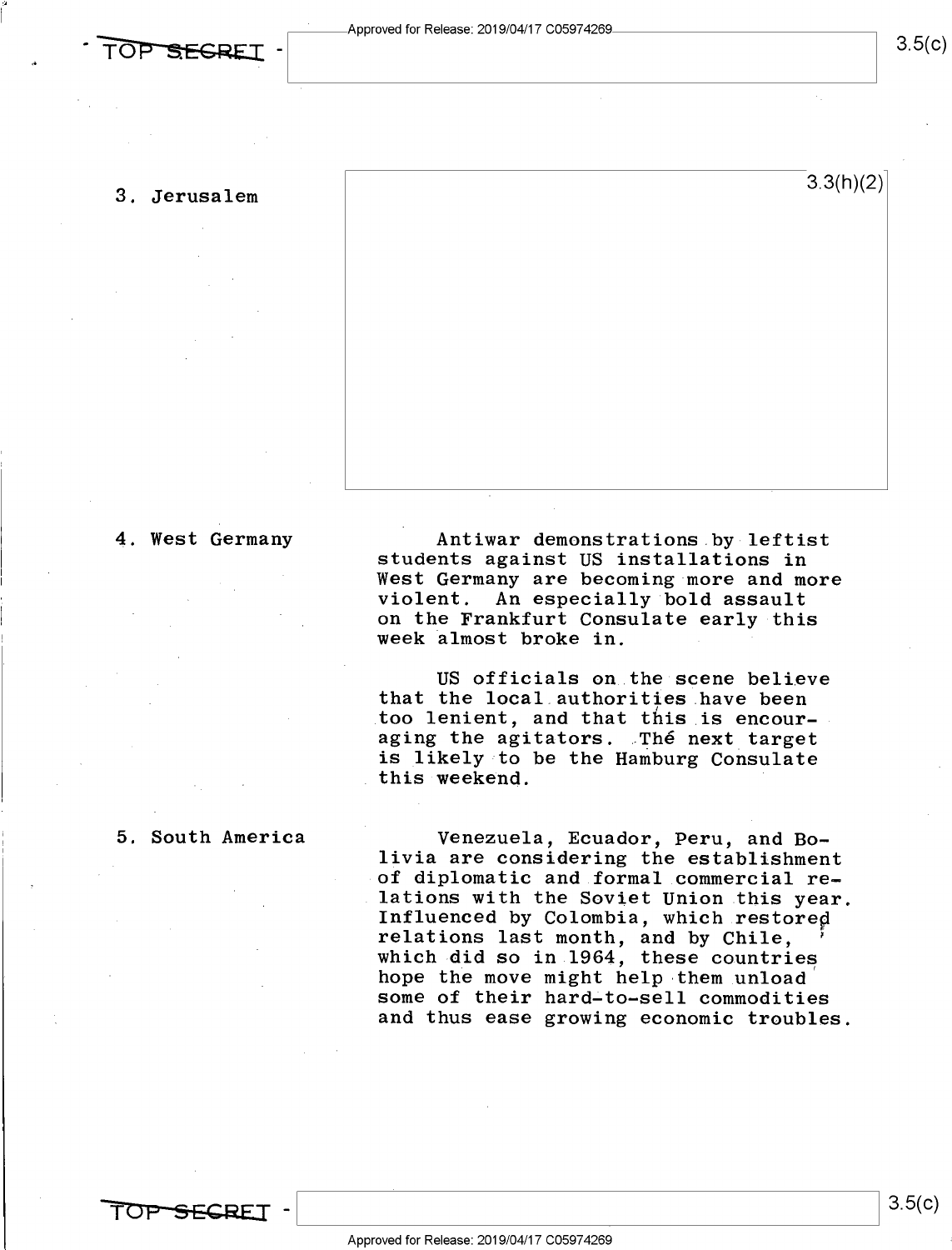Approved for Release: 2019/O4/17 CO5974269

# $\overline{OP}$  SEGRET -  $\begin{vmatrix} 3.5(c) \end{vmatrix}$

6. Sweden The number of US deserters known to be in Sweden now stands at  $24$ : 13 have been given asylum.  $\boxed{\qquad \qquad} \qquad \qquad}$  3.3(h)(2)

K

7. Rhodesia  $\begin{array}{c|c} \text{I an Smith wants to visit the US} \\ \text{soon.} \end{array}$ **soon.**  $3.3(h)(2)$ 

8. Congo Mobutu says he will propose at a meeting of the Organization of African Unity later this month that the mercenaries be allowed to leave for Europe. Although Mobutu still believes these men should be punished, he apparently will not attach any strings to their departure.

/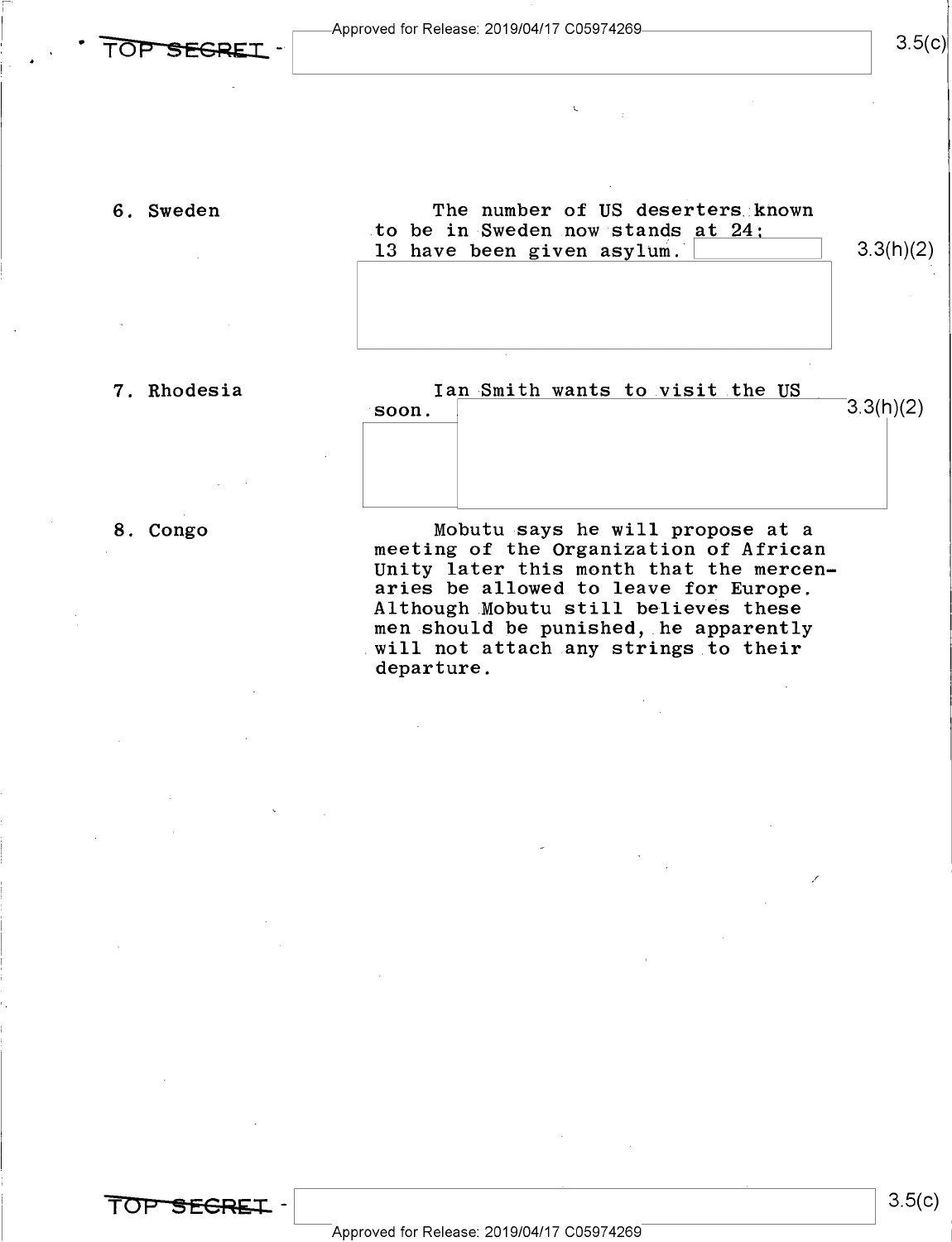X

Top Secret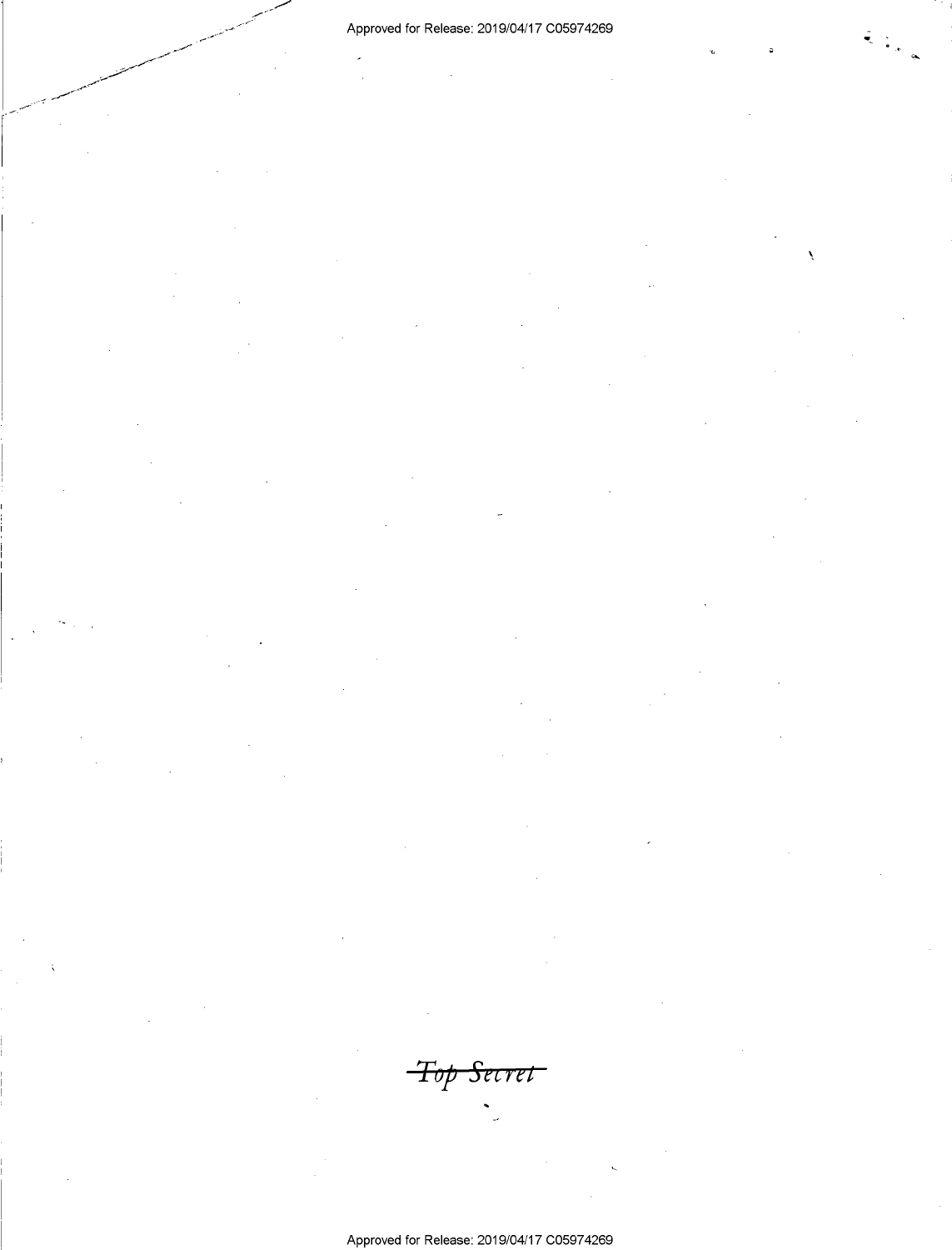**Top Secret** 



# FOR THE PRESIDENT'S EYES ONLY

# Special Daily Report on North Vietnam

Top-Secret  $3.5(c)$ 17

9 February 1968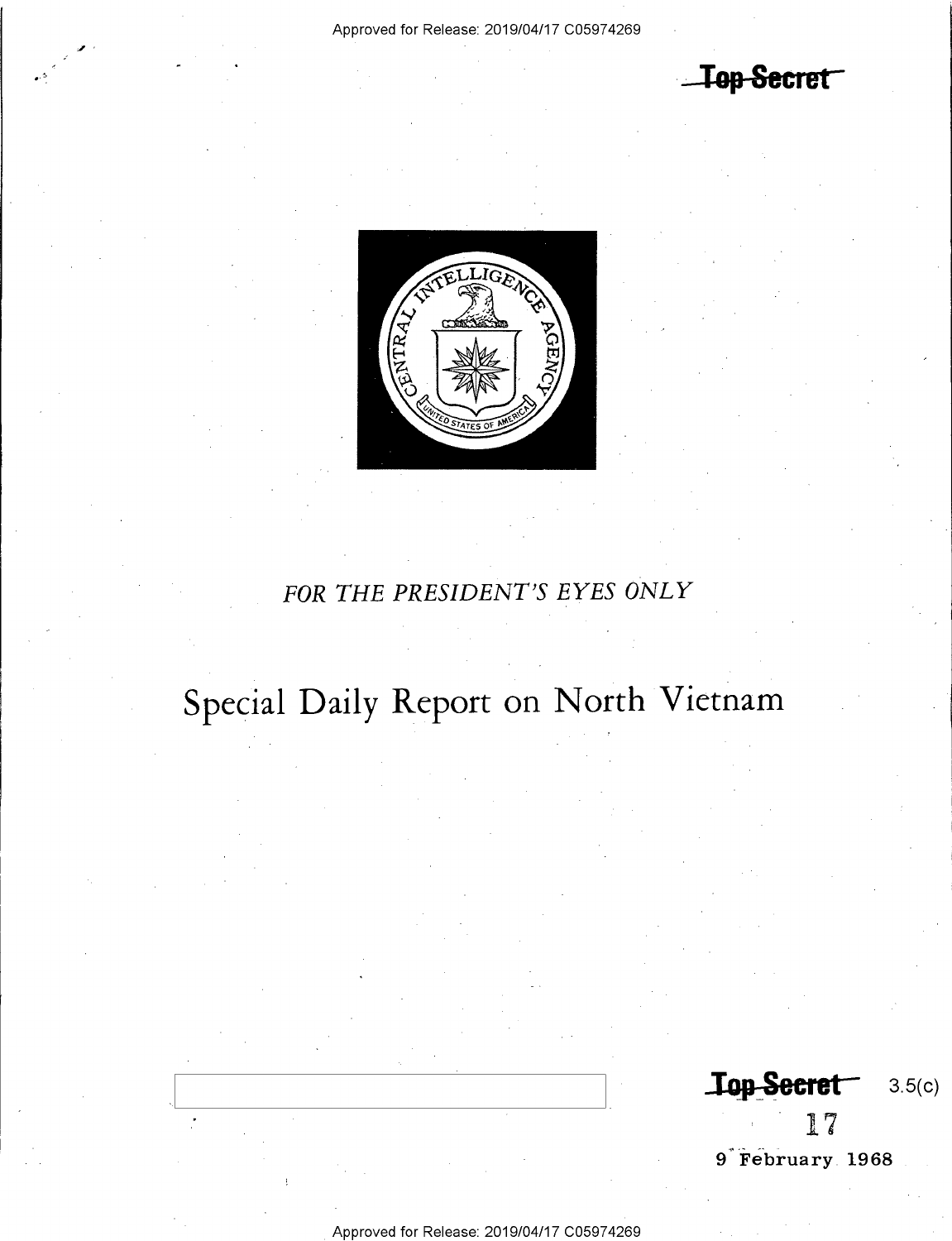$\begin{array}{|c|c|c|c|c|} \hline \text{TOP SEGRET} & & & 3.5(c) \ \hline \end{array}$ 

# Special Daily Report.on North Vietnam .for the President's Eyes Only

,9 February 1968

# I. NOTES ON THE SITUATION

Worth Vietnamese Diplomat Comments: Hanoi is<br>keeping the door to talks open but is not giving any<br>greater appearance of flexibility.<br>  $\begin{array}{|l|l|}\n3.3(h)(2)\n\end{array}$ 

## \* \*~ \*

U Thant Meets With Hanoi Representative in New<br>Delhi: UN Secretary General Thant met with the North<br>Vietnamese consul general in New Delhi on 8 February,<br>according to press reports. UN spokesmen character-<br>ized the meeting

3.3(h)(2)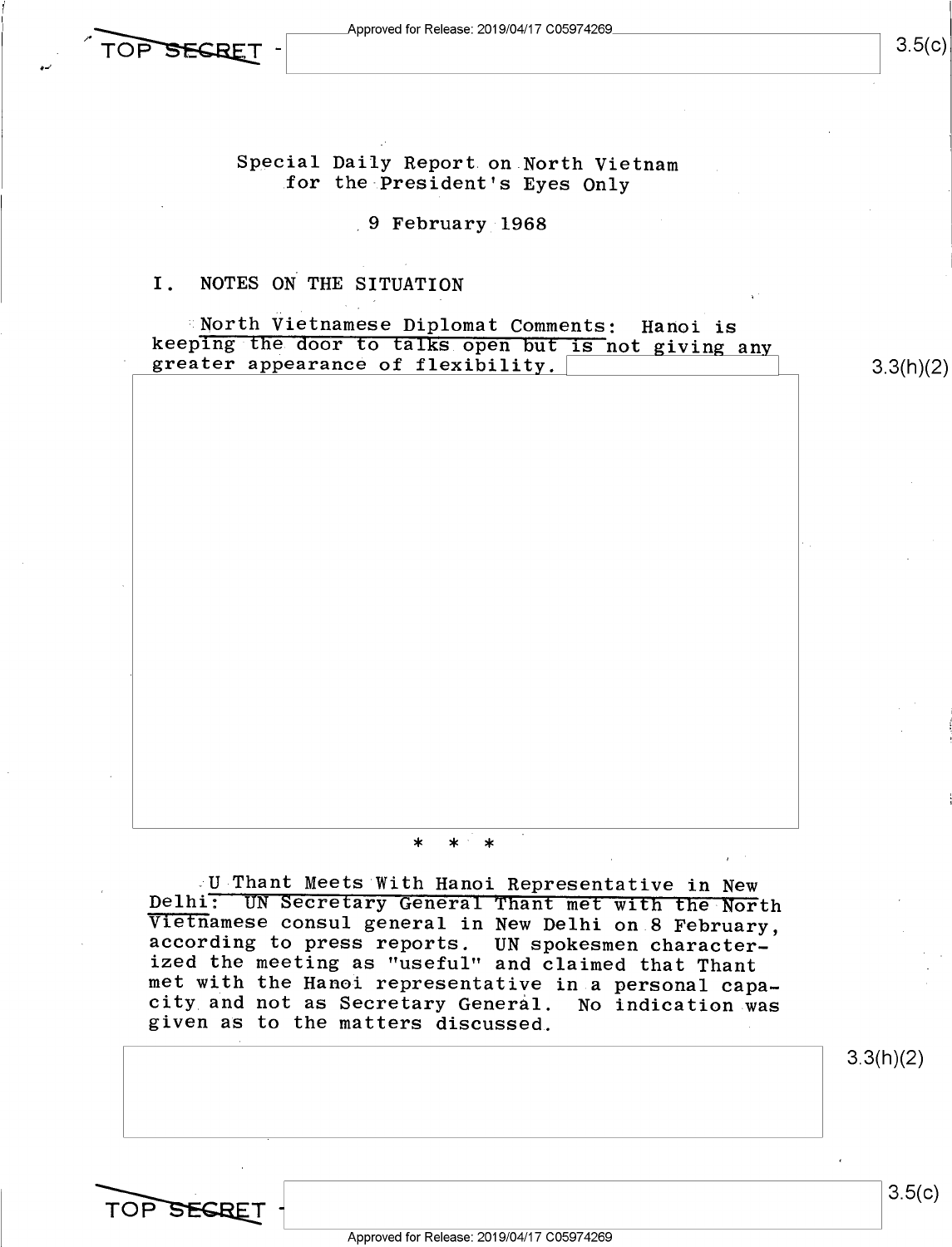Approved for Release: 2019/04/17 C05974269

 $\mathbf{r} = \mathbf{r} \cdot \mathbf{r}$  , where  $\mathbf{r} = \mathbf{r} \cdot \mathbf{r}$  , where  $\mathbf{r} = \mathbf{r} \cdot \mathbf{r}$ 

SECRET

TOP SEGRET

 $3.5(c)$ 

3.3(h)(2)

Hanoi has maintained a consistent position in opposition to UN involvement in the Vietnam situa-<br>tion. The North Vietnamese have, however, never openly criticized Thant personally. They probably<br>view any meeting with him as an opportunity to con-<br>vey their position on the war and negotiations to<br>an influential international figure who is on record in favor of several aspects of their stand, particu- larly on the end of the bombing.

has confirmed its intention to send the three cap-<br>tured American pilots out of North Vietnam on the : American Prisoners to be Released Today: Hanoi has confirmed its intention to send the three cap-<br>tured American pilots out of North Vietnam on the ICC flight today. Hanoi has cabled the head of the ICC in Saigon a manifest for the Hanoi-Vientiane leg of the flight; the names of the three pilots are on the passenger list. The plane left Saigon ICC flight today. Hanoi has cabled the head of the<br>ICC in Saigon a manifest for the Hanoi-Vientiane<br>leg of the flight; the names of the three pilots<br>are on the passenger list. The plane left Saigon<br>for Phnom Penh and Hanoi

\_ \* \* \*

\* \* \*

3.3(h)(2)

 $-2-$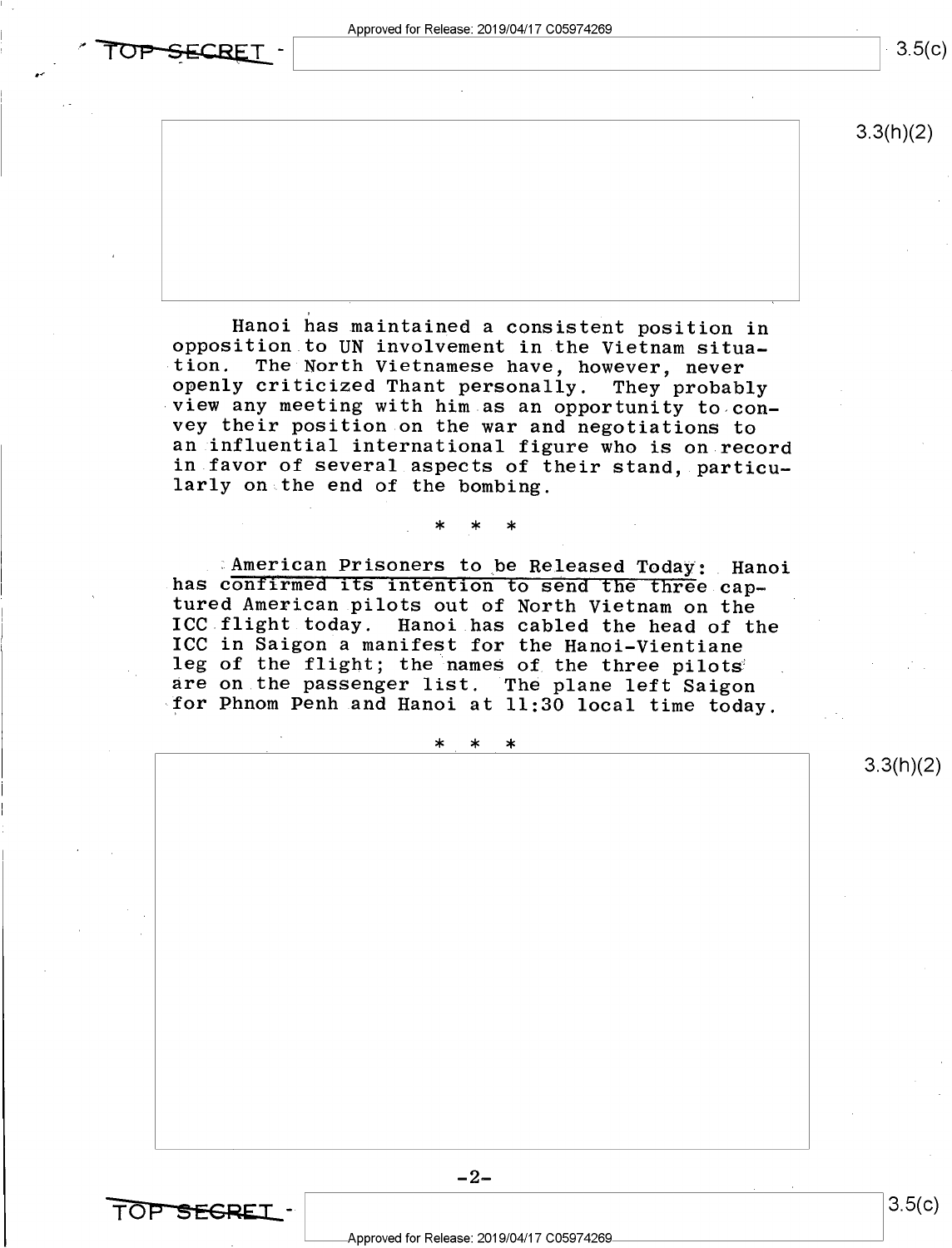. Approved for Release: 2019/04/17 C05974269 \*

 $3.3(h)(2)$ 

 $3.5(c)$ 

 $\mathbf{x} \times \mathbf{x} \times \mathbf{x}$ 

»II. .NORTH VIETNAMESE REFLECTIONS OF US PQLITICAL »ATTITUDES ON THE WAR

There is nothing significant to report at this time. Hanoi radio has for some days now been saturated with propaganda relating to the Tet offen-<br>sive.

 $-3-$ 

/

 $\sigma$ 

"

JP SEGREI

I r